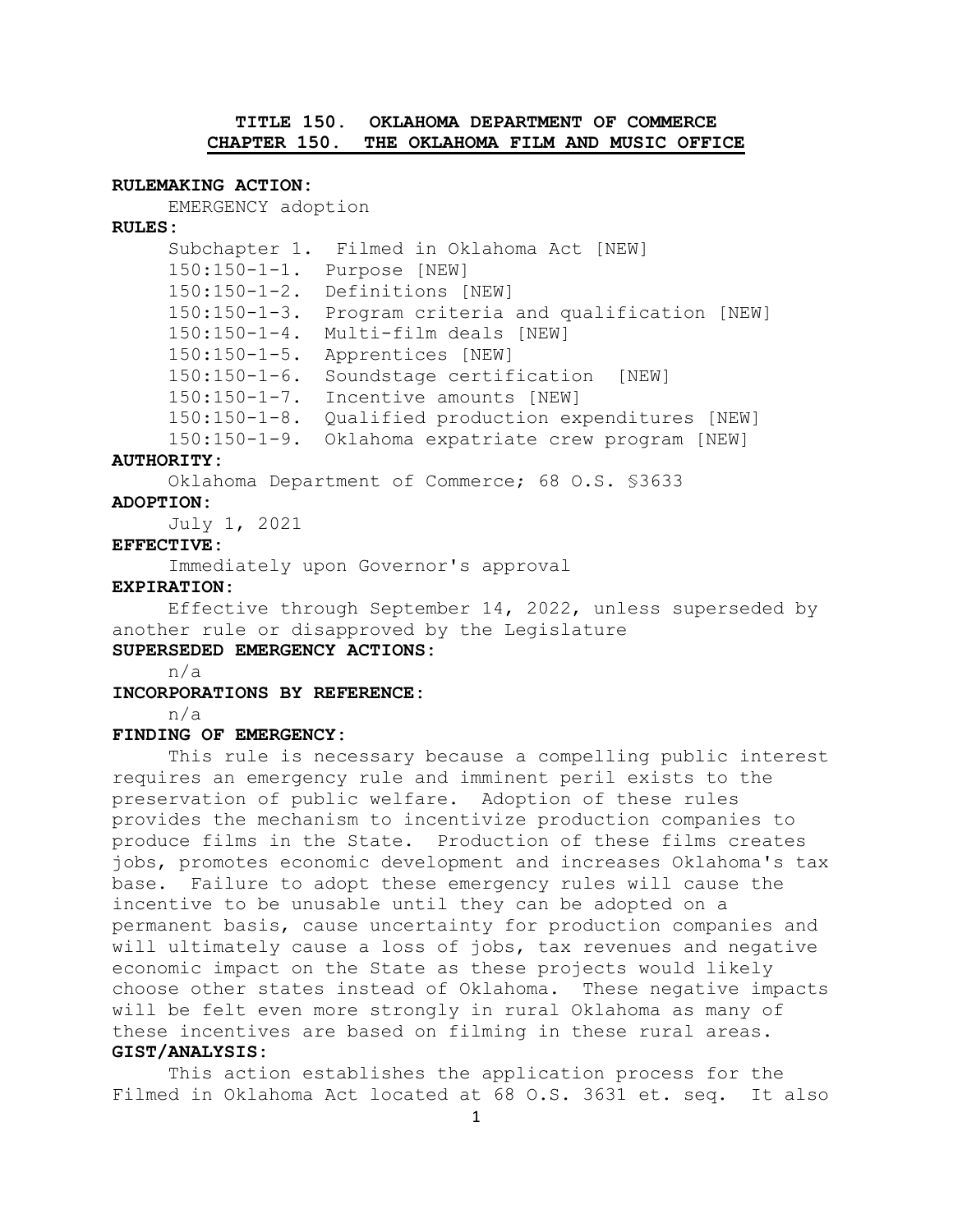provides criteria for receipt of the incentive and provides clarity and transparency as to how a production company who seeks to produce film projects in Oklahoma can qualify for these incentives.

### **CONTACT PERSON:**

B. Joshua McGoldrick, General Counsel and Chief of Staff, Oklahoma Department of Commerce, 900 N. Stiles Avenue, Oklahoma City, OK, 73104, 405-815-5153, josh.mcgoldrick@okcommerce.gov

**PURSUANT TO THE ACTIONS DESCRIBED HEREIN, THE FOLLOWING EMERGENCY RULES ARE CONSIDERED PROMULGATED AND EFFECTIVE UPON APPROVAL BY THE GOVERNOR AS SET FORTH IN 75 O.S., SECTION 253(F):**

#### **SUBCHAPTER 1. FILMED IN OKLAHOMA ACT**

**150:150-1-1. Purpose**

 These rules implement the Filmed In Oklahoma Act at the Oklahoma Film and Music Office (OFMO) within the Oklahoma Department of Commerce.

#### **150:150-1-2. Definitions**

In addition to the definitions in the Filmed in Oklahoma Act**,**  the following terms when used in this Subchapter have the following meanings, unless the context clearly indicates otherwise:

 **"Above-the-Line personnel"** or **"ATL"** means as defined in 68 O.S. §3632. It includes individuals hired or credited on screen for the production as producers (all levels), principal cast (SAG Schedule F/Run of Show or equivalent), screenwriters and the Film director.

 **"Act"** means the Filmed in Oklahoma Act.

 **"Application estimate"** means the estimated QPEs submitted to OFMO prior to the start of principal photography.

 **"Commission"** means the Oklahoma Tax Commission or its successor entity.

 **"Conditional Pre-Qualification"** or **"Conditionally Pre-Qualified"** means the status or act of approval being granted to a Production's Eligibility Application by OFMO.

 **"Department"** means the Oklahoma Department of Commerce.

 **"Eligibility application"** means the application of eligibility for the program. If the application is approved by OFMO, the film is "Conditionally Pre-Qualified".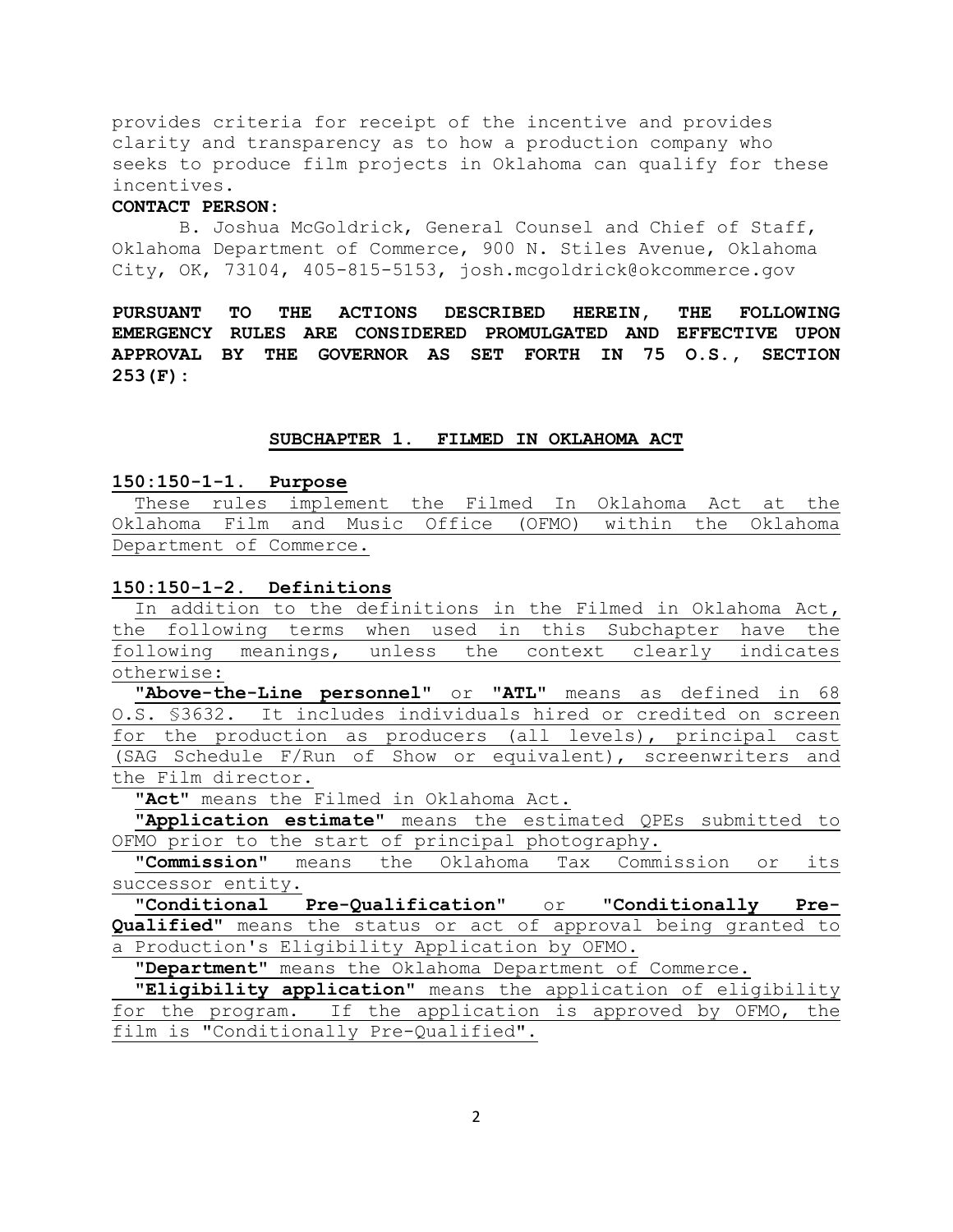"Episodic pilot" means a standalone episode of a television series used to sell the show to a television station, television network, cable television station or streaming service.

 **"Final application"** means the package submitted to OFMO documenting all criteria for a rebate has been met and the Production Company is requesting payment of a Rebate Claim. This package includes all documentation reasonably necessary to prove eligibility that has not previously been provided to OFMO.

 **"Hub Location"** means the Municipality where most of the principal photography conducted in Oklahoma on the film has occurred.

 **"Loan-out corporation" or "Loan-out company"** means a corporation or limited liability company actively registered with the Oklahoma Secretary of State to do business in this state as a foreign or domestic entity used by Above-the-line personnel and Crew to report payments received from the Production as Oklahoma earnings for the personnel or Crew member.

**"Master tradesperson"** means a skilled and experienced tradesperson who instructs an Apprentice through use of practical experience so the Apprentice may learn a trade, craft or profession.

 **"Municipality"** means an incorporated city or town. If a location is not in an incorporated city or town, it is considered part of the nearest incorporated city, or town.

 **"Office"** or **"OFMO**" means the Oklahoma Film and Music Office or its successor entity.

 **"Oklahoma based"** means as defined in 68 O.S. §3632. This term includes a business entity registered and in good standing as a Domestic entity with the Oklahoma Secretary of State and that files an Oklahoma income tax return.

 **"Oklahoma expatriate"** means a person who has previously resided for at least one year, but does not currently reside, in Oklahoma.

 **"Oklahoma resident"** means a person who is a resident under the Oklahoma Tax Code at the time of hire.

 **"Oklahoma vendor"** means a seller, renter or lessor of goods or services who charges Oklahoma sales tax under an Oklahoma Sales Tax Permit on taxable transactions and is either (1) Oklahoma-Based or (2) a foreign business entity with an active registration to do business in Oklahoma and an Oklahoma physical location for transacting business.

 **"Payroll burden"** means employer-paid taxes (e.g. FICA, Medicare and Unemployment Insurance) and payroll-associated payments made on a specific employee's behalf by law or collective labor bargaining agreement (e.g. union dues and union fringes). Payroll Burden includes the employer-paid portion of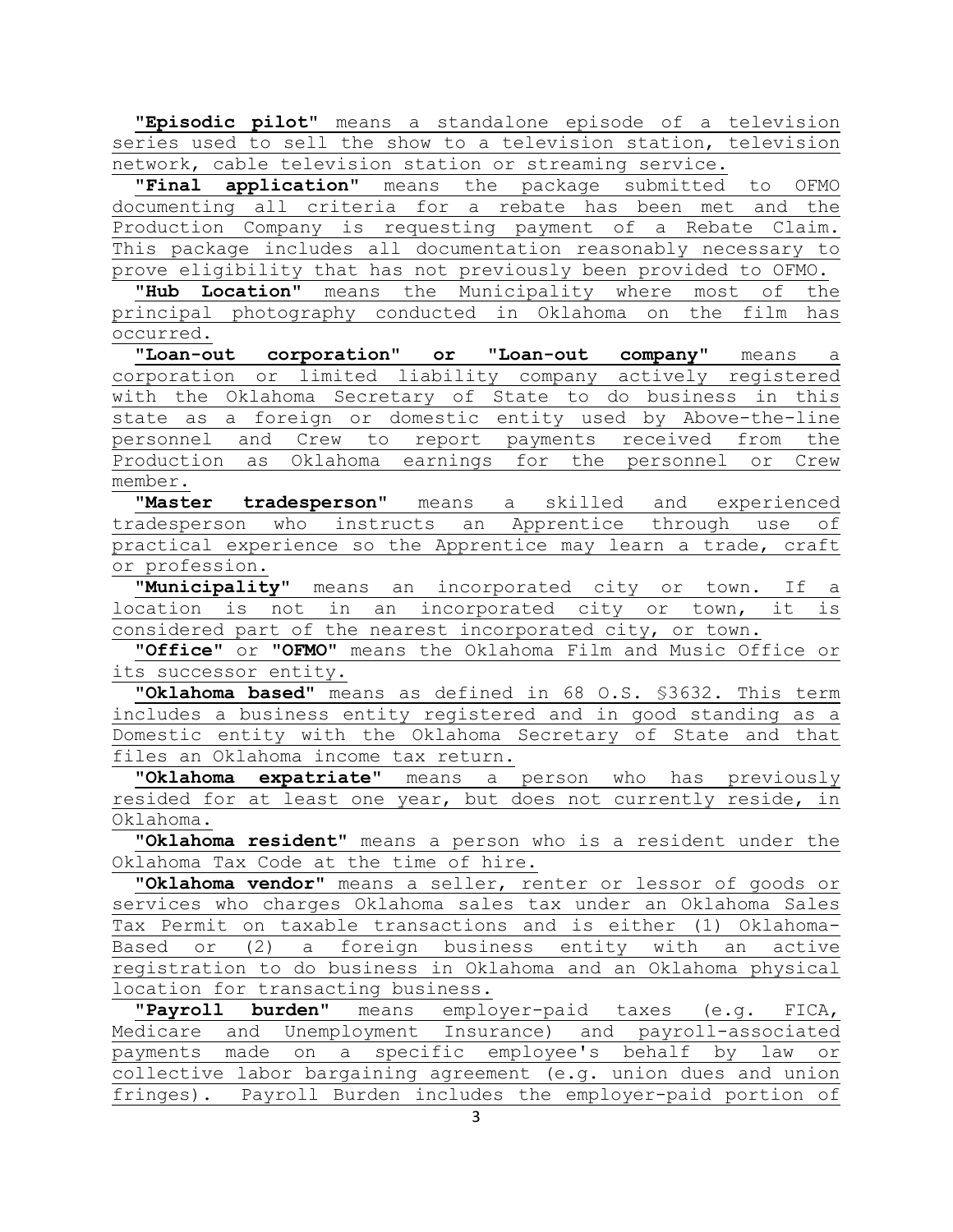health insurance for an employee, if such insurance was paid to an Oklahoma-Based insurance company or obtained through a licensed Oklahoma insurance broker.

 **"Per Diem"** means fixed payments made to Crew and Above-theline personnel regardless of residency in lieu of reimbursement for lodging/housing, meals and incidentals, up to a maximum of the Per Diem Rate allowed for the applicable location and date in the U.S. General Services Administration Per Diem Rates. This does not include car and travel stipends, as these expenses are ineligible for rebate.

 **"Principal photography"** means the filming of significant components of a Film which involve principal cast or, in the case of Films that do not involve live actors, the beginning of substantive work on the animation or graphics that form the Film's primary visual story.

 **"Production"** means a project to make a Film.

 **"Production budget"** means the total budgeted cost of the Production.

 **"Production company"** means as defined in 68 O.S. §3632. Eligibility and Final Applications are filed by the Production Company and, unless previously agreed to in writing by the OFMO, payment of approved Rebate Claims is made to the Production Company.

 **"Project filmed in this state"** means that at least one of the film's principal photography production days have occurred in Oklahoma. A project that does not meet this threshold is a "project filmed outside this state".

 **"Proof of funding"** means demonstration in a form acceptable to the OFMO that a Production has or will have funding in place to cover the Production Budget. Acceptable forms approved by the OFMO may include a letter of intent from a recognized industry financier, written verification of dedicated deposits in a recognized financial institution or a letter of credit from an acceptable guarantor.

 **"Qualified production expenditure amount"** or **"QPE"** means a qualified production expenditure.

 **"Rebate claim"** means the formal request for OFMO to issue a Rebate under the Program.

**"Rebate enhancement"** means the additional incentive amounts a project may be eligible for which may be offered in addition to the base incentive amount. These Rebate Enhancements are specifically listed in 68 O.S. §§3635(B) and 3636(B).

 **"Rebate schedule"** means a schedule of dates, deadlines, and submittals the Production is to achieve to submit the Final Application and have its Rebate Claim approved.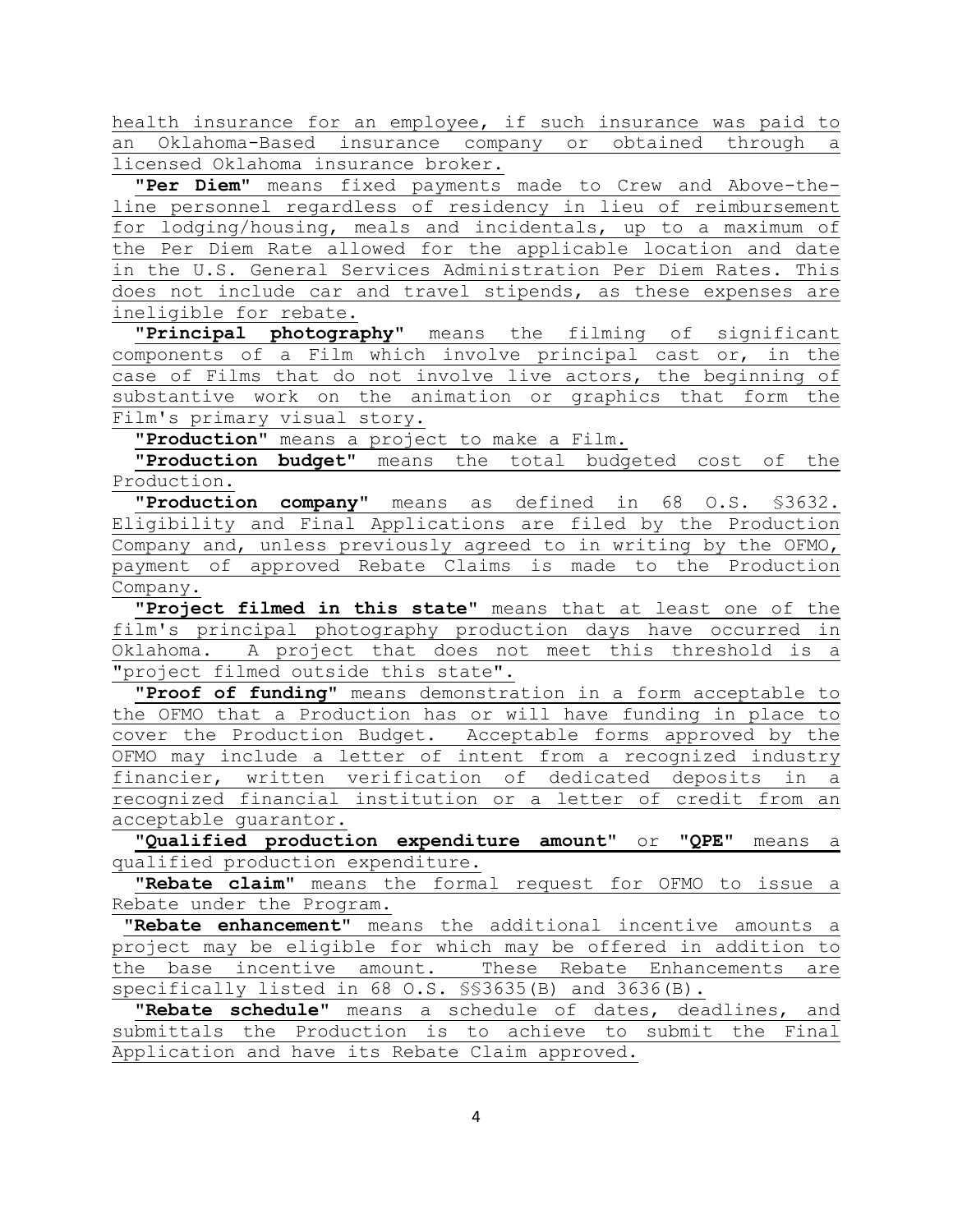**"Salaries"** or **"Wages"** means those salaries and wages designated as Oklahoma earnings on payroll records along with the associated Payroll Burden, Per Diem and Housing Allowance.

 **"Scouting expenses"** means costs incurred to identify locations, crew, facilities, services and equipment to be used in the production.

 **"Series season"** means a group of episodes of the same Eligible Television Series which are either released simultaneously or at regular intervals to be aired within a certain time frame through traditional television content providers or through a streaming service.

 **"Start of pre-production"** means the opening of an Oklahoma office for the production, or incurring QPE other than Scouting Expenses, or otherwise commencing business on the Production in Oklahoma other than scouting.

 **"Television series"** means a group of two or more episodes of a production with a common series title and general theme intended to be released for viewing through a traditional television content provider or through a streaming service.

## **150:150-1-3. Program criteria and qualification**

(a) Applying for rebate eligibility:

(1) Applications and all necessary forms may be submitted to OFMO through the OFMO website or as otherwise specified by OFMO.

(2) Unless otherwise authorized by OFMO, Eligibility Applications submitted for projects filmed inside the State pursuant to 68 O.S. §3635 may be submitted no earlier than one (1) year prior to the start of Principal Photography but no later than forty-five (45) days prior to the start of Principal Photography. The exact specifications of the Eligibility Application are shown on the OFMO website, and include but are not limited to:

(A) General information about the Production;

(B) Contact information;

(C) Preliminary production milestone dates;

(D) A copy of the screenplay (or treatment if appropriate);

(E) The Production Budget top sheet and estimated headcount;

(F) Various acknowledgements of program and OFMO criteria and agreements to abide by them. Eligibility Applications may be submitted to OFMO after the start of Principal Photography if OFMO deems that conditions exist which make submittal prior to the start of principal photography not feasible.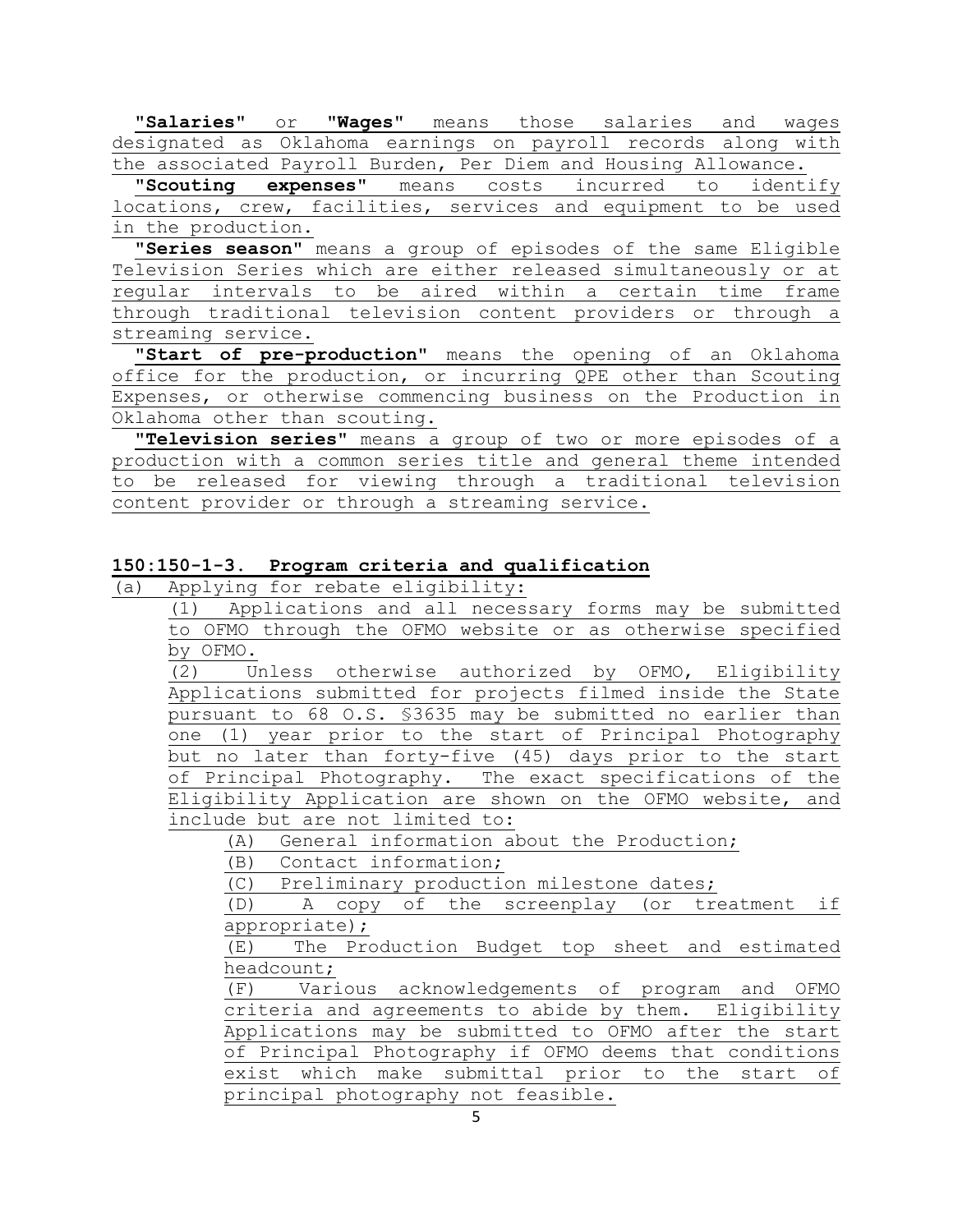(3) Unless otherwise authorized by OFMO, Eligibility Applications for post-production activity on a Project filmed outside of this state pursuant to 68 O.S. §3636 may be submitted no earlier than one (1) year prior to the occurrence of the post-production activity occurring in Oklahoma but no later than fourteen (14) days prior to the occurrence of the post-production activity occurring in Oklahoma. The exact specifications of this Eligibility Application are shown on the OFMO website, and include but are not limited to:

(A) The post-production budget or budget top sheet including post-production services and

(B) Proof of funding for the post-production services.

(4) Applicants may track the status of their Eligibility Application on the OFMO website.

(5) Application does not guarantee acceptance. OFMO considers each Eligibility Application individually based upon many factors, including compliance with these Rules, the Act, the benefits of the project to Oklahoma (such as economic impact, jobs, tourism, branding, image and followon work), funds available, anticipated future Program needs, and other projects applying for a rebate.

(6) If the Eligibility Application is approved, the Production Company will be Conditionally Pre-Qualified and OFMO will work with the Production to establish a Rebate Schedule.

(7) Conditional Pre-Qualification does not guarantee ultimate approval of a Rebate Claim. The Rebate Claim is not deemed to be approved until after the Final Application is approved.

(8) If the Eligibility Application is denied, OFMO may provide the applicant with the reason(s) it was denied.

(9) Only one Eligibility Application per fiscal year per Production may be accepted.

(10) OFMO may provide the Oklahoma Tax Commission with quarterly reports containing information concerning the Conditional Pre-Qualification of Applications and approved Rebate Claims.

(b) Application Estimate. If the Eligibility Application is approved, the Application Estimate will be multiplied by the rebate percentage deemed appropriate by the Department. The resultant amount is the amount that may later be paid as the Rebate Claim (the "Potential Rebate Claim").

(c) If the Final Application and Rebate Claim are later approved: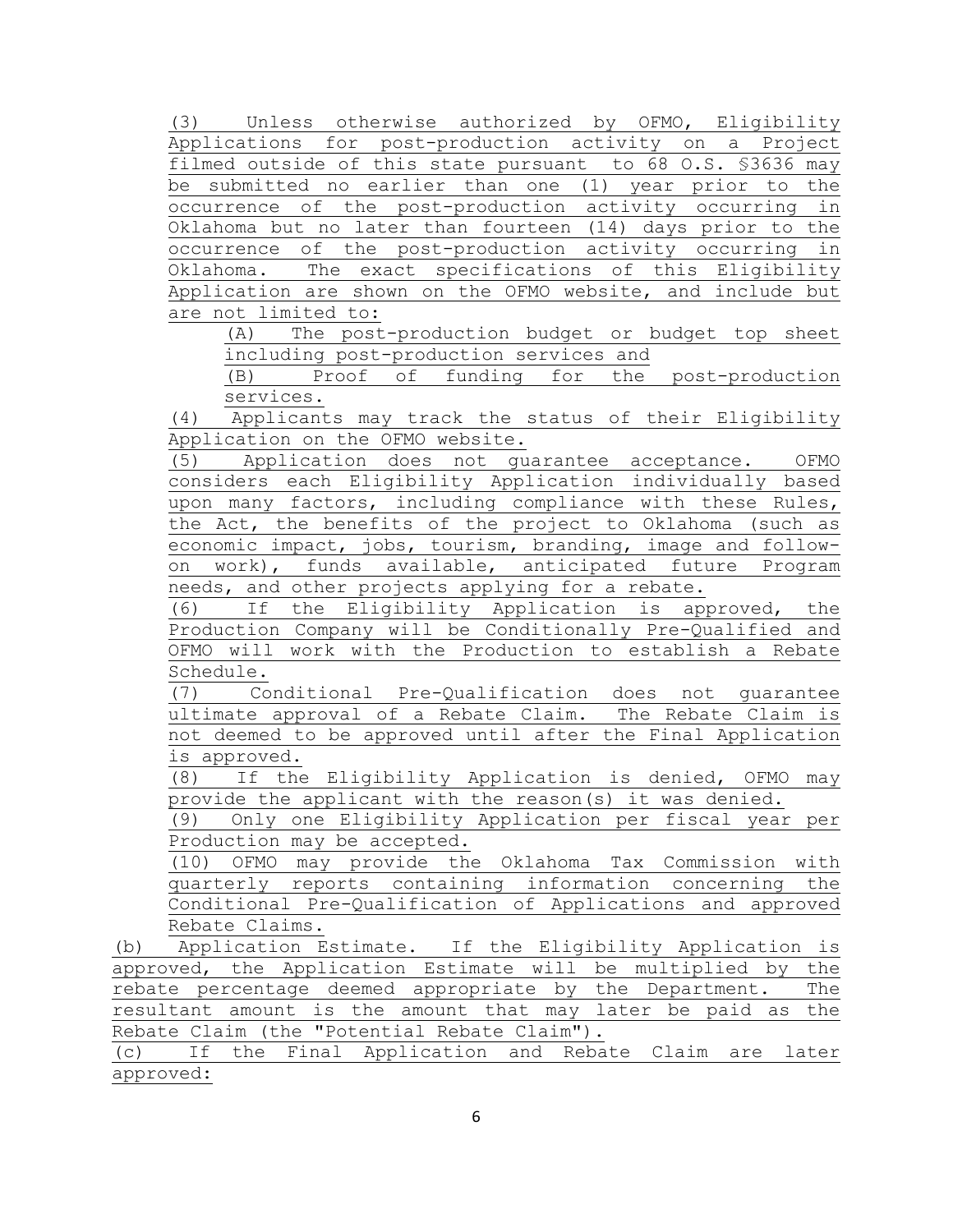(1) If the QPE are less than or equal to the application Estimate, the Rebate claim may be paid in full up to the Potential Rebate Claim amount. Any amount of the Potential Rebate Claim that has been Pre-Qualified but is less than the actual Rebate Claim may be deemed not Pre-Qualified and will not count toward the limitations set forth in 68  $\frac{0.5. \ \ \ $3634.}{(2)}$  If t

If the actual QPE are more than the Application Estimate, the amount that may be paid on the Rebate Claim is limited to the Potential Rebate Claim Amount. QPE that exceed the Potential Rebate Claim Amount are considered an additional claim and may, at OFMO's discretion, be approved for payment. If the additional claim is approved, the additional amount agreed to be paid counts toward the Conditional Pre-Qualification limits set forth in 68 O.S. §3634 of the then current fiscal year.

(d) Rebate Schedule. For Projects filmed in this State pursuant to 68 O.S. §3635, unless otherwise agreed by OFMO in writing, after Conditional Pre-Qualification, OFMO and the Production Company will establish a schedule of dates based upon the following benchmarks:

(1) 45 calendar days prior to Principal Photographysubmit Application Estimate and Proof of Funding for at least fifty percent (50%) of the Production budget unless otherwise agreed upon beforehand by OFMO.

(2) Prior to paying salaries or wages to a Production Company's employee in Oklahoma- submit a certificate of workers' compensation insurance with limits pursuant to Oklahoma Law.

(3) 30 calendar days prior to Principal Photography – submit the following:

(A) Proof of funding for the Production Budget;

(B) Updated filming schedule;

(C) Updated screenplay (or treatment if appropriate); (D) Copy of the completion bond as described in "(e)" below, if applicable;

(E) Additional documents as reasonably requested by OFMO.

(4) 10 calendar days prior to Principal Photography:

(A) Submit a certificate of general liability insurance with a minimum limit of \$1,000,000 in coverage (or a binder for such with a state date no later than the estimated Start of Pre-Production); (B) Submit a certificate of automobile liability insurance with minimums of \$250,000/500,000/250,000 coverage (or a binder for such with a state date no later than the estimated Start of Pre-Production) or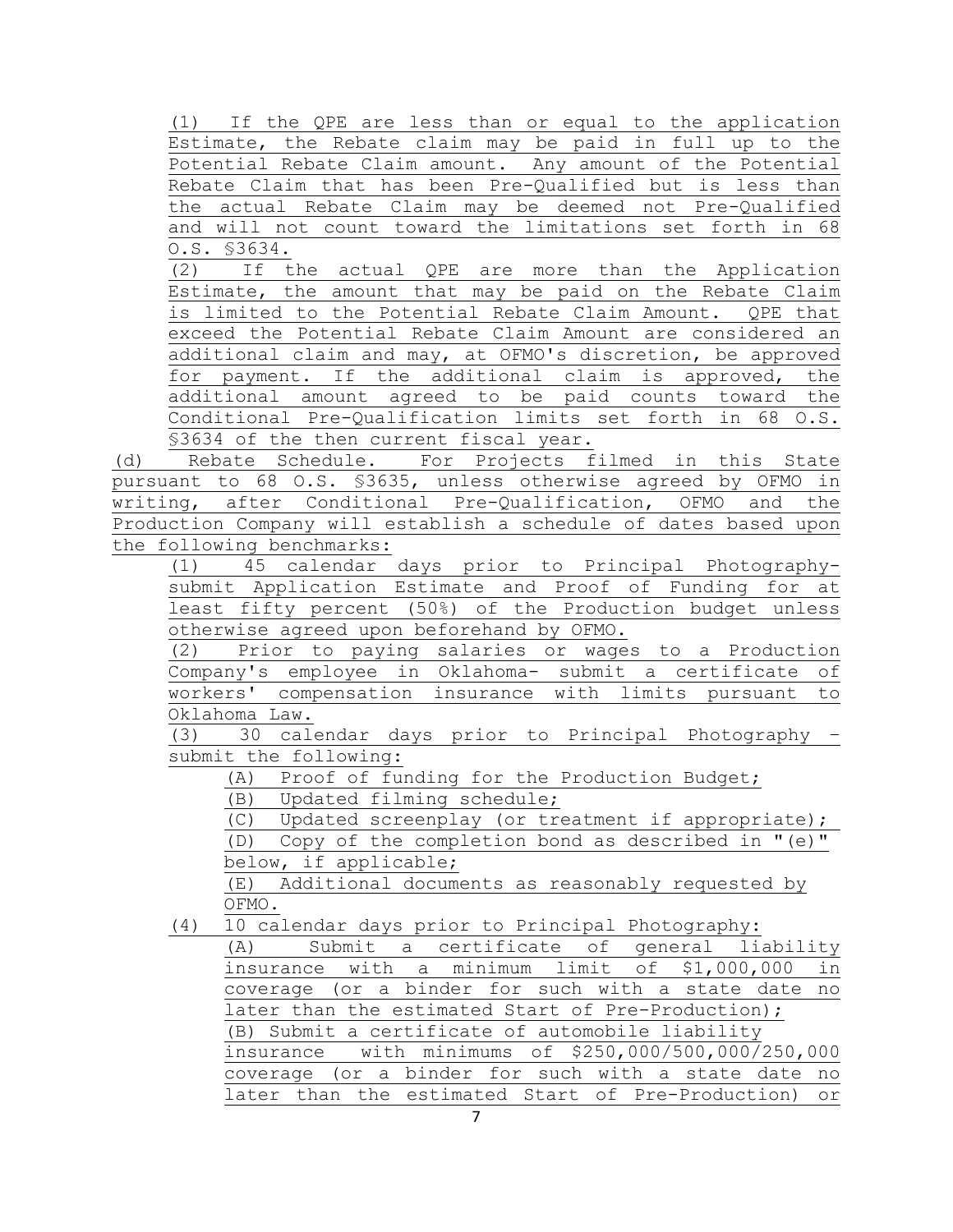certification that no employee of the Production will drive an automobile as part of the Production.

(5) During Principal Photography - submit the following (preferably in advance, if practical):

(A) Updates to the filming schedule;

(B) Updates to the screenplay (or treatment if appropriate);

(C) Call Sheets.

(6) Within 90 calendar days of completion of the Production (or payment date of last QPE, if later):

(A) Upload through the OFMO website the list of

Oklahoma Crew, Oklahoma Expatriates and Oklahoma Vendors used on the Production;

(B) Submit the Final Application.

(e) Completion Bond. Unless a Production is backed by a major studio or other financing source acceptable to OFMO, the Production will post a Completion Bond from a guarantor acceptable to OFMO guaranteeing completion of the Production and payment of all Oklahoma liabilities. In lieu of a Completion Bond, a Production may produce evidence acceptable to OFMO that all Crew, vendors and taxes have been paid and there are no outstanding or potential liens in Oklahoma against the Production Company.

(f) End of Production credits:

(1) The end credit crawl of all release prints of a Film will include "filmed in Oklahoma using the Filmed in Oklahoma Act" and a logo provided by OFMO.

(2) If the production does not contain end credits, the production company will provide equivalent value as determined by OFMO prior to payment of the Rebate Claim. If the production does not intend to use end credits, this should be disclosed to OFMO prior to Conditional Pre-Qualification of the project.

(g) Certified Public Accountant's Report: Final Applications will be accompanied by a CPA's Report, prepared at the expense of the Applicant, attesting that the amounts in the Final Application are QPE that comply with these rules.

(1) Reports will be prepared by a CPA currently licensed by the State of Oklahoma and who is independent under the American Institute of certified Public Accountants' (AICPA) Independence Rule.

(2) CPAs will carry professional liability insurance, in a form and from a carrier acceptable to OFMO, for at least \$500,000.

(3) The CPA's examination will be conducted according to the AICPA's Attestation Standards.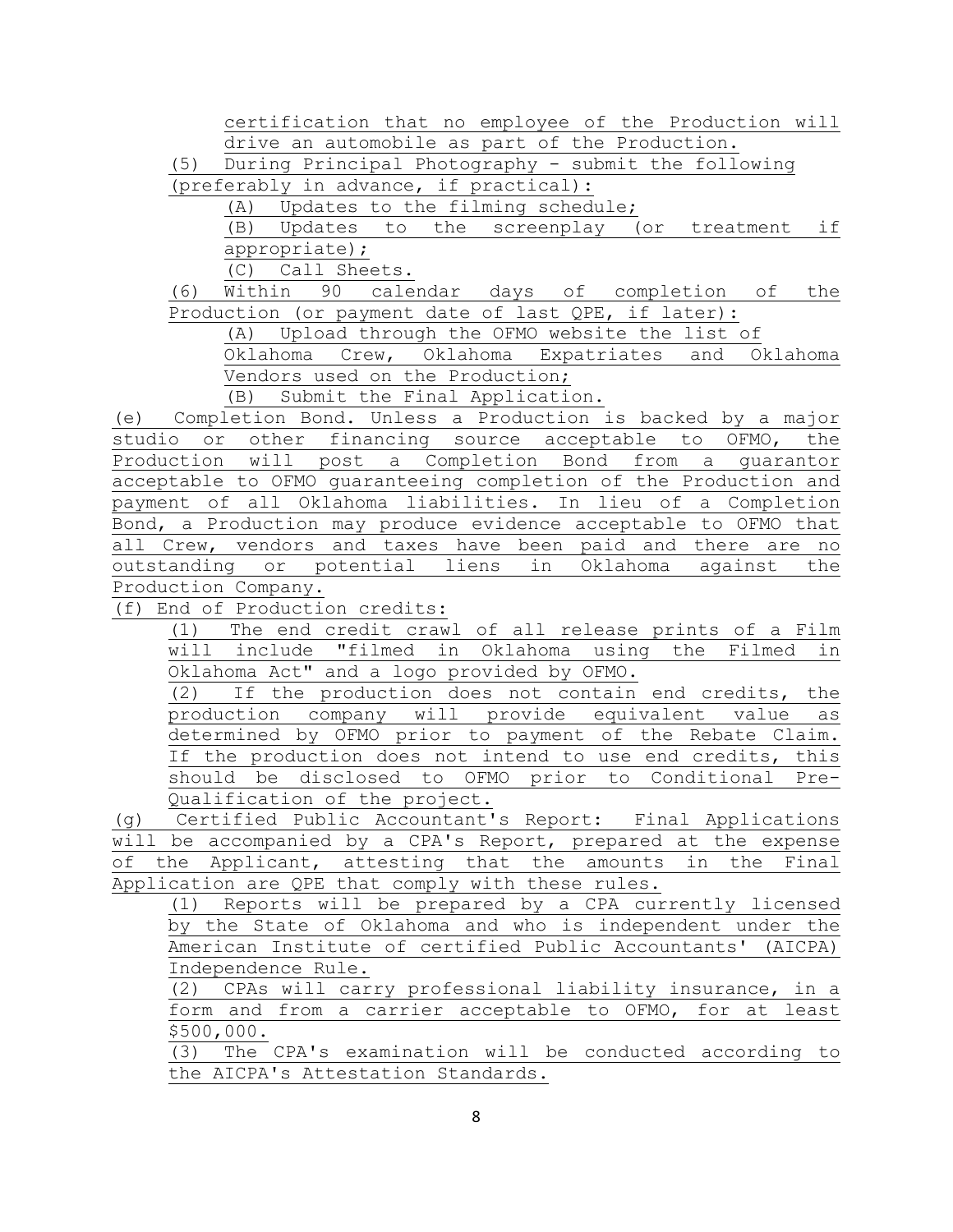(4) Reports will use a materiality threshold set by OFMO and published on its website.

(5) CPAs will work with the Production Company to resolve exceptions or discrepancies prior to submitting the Final Application, such that the CPA's Report attests to the validity and accuracy of the amounts on the Application without exception.<br>(6) The CPA's Repo

The CPA's Report will attest:

(A) Actual Production expenditures were at least \$50,000 and QPE at least \$25,000;

(B) All amounts on the Application are properly calculated and materially accurate;

(C) All Oklahoma payroll tax returns due from the Production Company (or its payroll processor) have been filed;

(D) All Oklahoma income tax returns for the Production Company due as of the review date have been filed.

(7) The CPA will retain all workpapers for the CPA's Report for seven years, during which they may be subject to audit by OFMO or its agents, upon a request by OFMO.

(h) Final Application:

(1) Upon completion of the Production and mandates herein, the Production Company may submit a Final Application.

(2) Submitting a Final Application does not guarantee approval. OFMO may approve or disapprove of all claims within 60 calendar days of receipt of a properly completed Final Application.

(3) If a Final Application or Rebate Claim is denied, the Production Company may attempt to correct any discrepancies or problems and resubmit within thirty (30) days of denial.

(4) Once a Final Application is approved by OFMO,

(A) Amendments are not allowed;

(B) The Production Company will work with OFMO to establish a vendor ID with the State.

(5) The Oklahoma Tax Commission will, upon notification of approval from the OFMO, issue payment for all approved Rebate Claims, subject to any statutory limitations and any other written agreements between the Production Company and the Department.

(i) Delays, Transferability and Expiration:

(1) A Conditionally Pre-Qualified Production may delay the start of Principal Photography two times for a total delay of up to one hundred eighty (180) days from the date when principal photography was originally scheduled to begin. If the start is delayed a third time, or a Production does not start by the date specified in their latest update to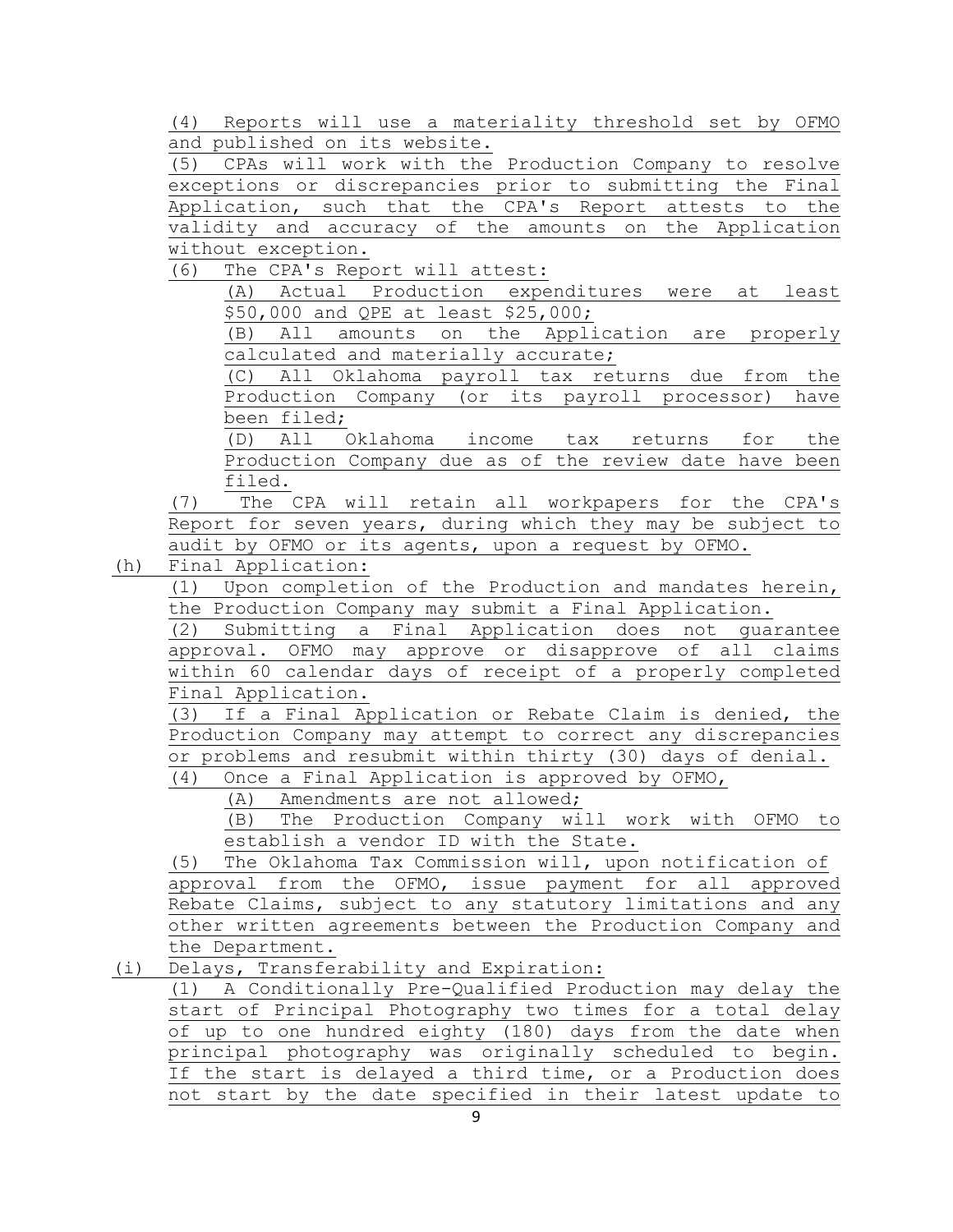the Production Schedule submitted to OFMO, Pre-Qualification is revoked, the Eligibility Application is denied and the Production cannot apply again until the following fiscal year. (2) Conditional Pre-Qualification is specific to the

Production and Production Company and is non-transferable. Productions, screenplays and budgets may evolve as long as they are substantially similar to those submitted in the Eligibility Application.

(3) Unless otherwise approved by OFMO, Conditional Pre-Qualification expires two (2) years from the start of

Principal Photography.<br>(4) If Conditional If Conditional Pre-Qualification expires or is revoked, the Potential Rebate Claim amount from the revoked or expired Conditional Pre-Qualification does not count toward the Conditional Pre-Qualification cap set forth in 68 O.S. §3634.

# **150:150-1-4. Multi-film deals**

(a) As part of the Eligibility Application, an applicant will provide information as requested by OFMO indicating whether the Film being produced is intended to be part of a "Multi-Film" Deal.

(b) If an applicant indicates that a film is part of a Multi-Film Deal, and provides the requested documentation, the Department may Conditionally Pre-Qualify the Multi-Film Deal Rebate Enhancement amount in a manner consistent with these rules. The Multi-Film Deal Rebate Enhancement amount Conditionally Pre-Approved for each Film in a Multi-Film Deal may only be approved for payment after approval of the Final Application of the third film in the Multi-Film Deal.

(c) After approval of the Final Application of the third film in a Multi-Film deal, and for each subsequent film that is part of the Multi-Film deal, the Department may formally approve the Rebate Enhancement applicable for the Multi-Film Deal and notify the Commission so the Conditionally Pre-qualified Rebate Enhancement for the Multi-Film deal may be paid.

(d) Episodes filmed as part of a single Series Season do not qualify for the Multi-Film Deal incentive enhancement.

(e) A television Episodic Pilot which is part of a Multi-Film Deal for purposes of the incentive enhancement cannot receive an Incentive Enhancement for a television Episodic Pilot as otherwise provided in the act.

# **150:150:1-5. Apprentices**

(a) OFMO may maintain a list of trades or departments deemed necessary for a film production where an Apprentice may be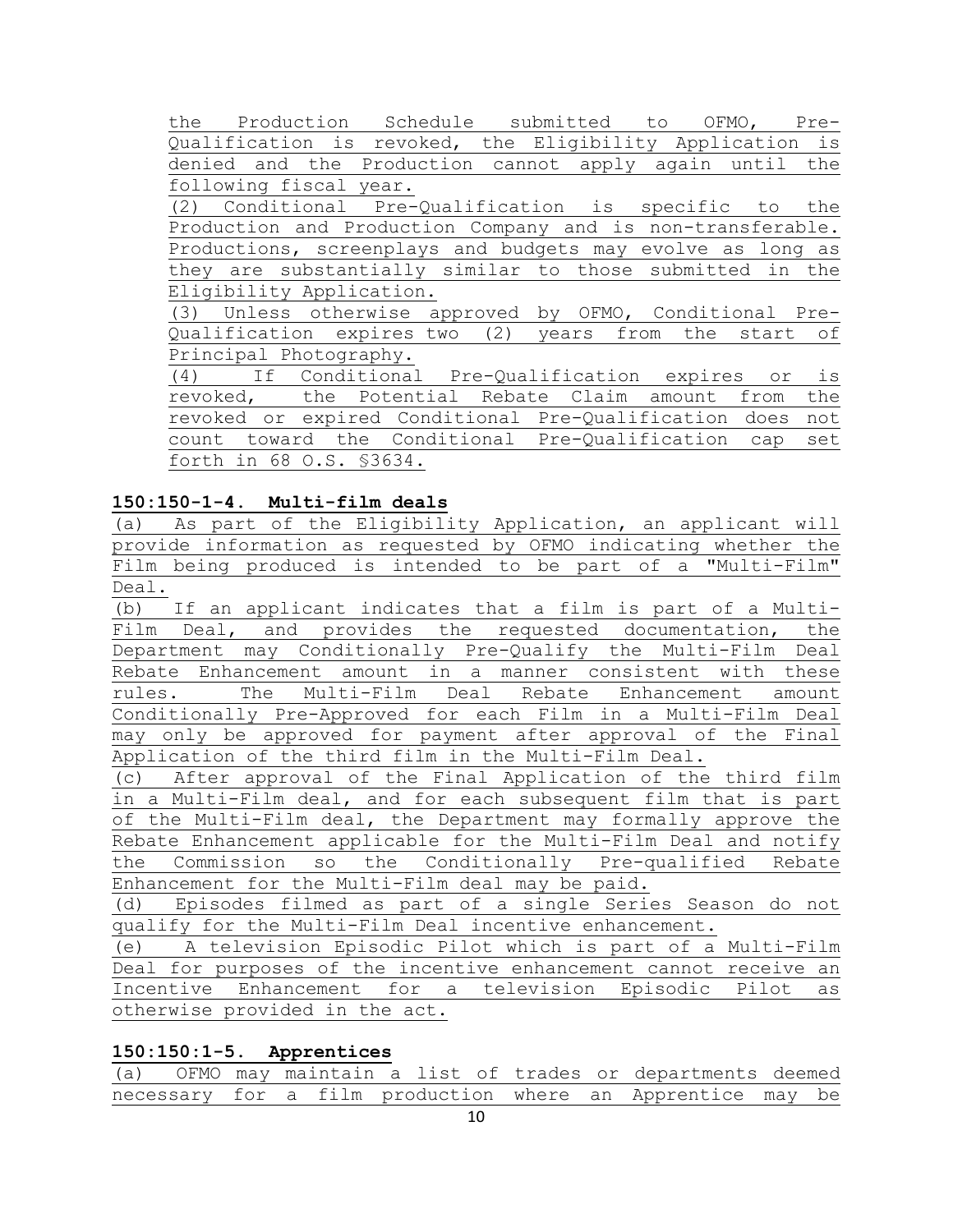utilized to qualify for the rebate pursuant to the Act and list these trades on the OFMO website.

(b) A person is considered an Apprentice as defined by the act, if he or she meets all of the following criteria:

(1) The Apprentice is an Oklahoma resident;

(2) The Apprentice is supervised by an experienced Master Tradesperson in the trade, craft or profession being practiced by the Apprentice in the production;

The Apprentice works in a trade recognized by OFMO as necessary for a film production;

(4) The Apprentice works under the supervision of the Master Tradesperson at least one-half (1/2) of the days the Master Tradesperson under which the Apprentice is learning is actively engaged in the film;

(5) The Apprentice completes a questionnaire or survey provided by OFMO to be returned to OFMO with the Final Application.

## **150:150-1-6. Soundstage certification**

(a) A facility may be considered a State Certified Industry Standard Soundstage Facility (State Certified Soundstage Facility), if a building, or complex of buildings, building improvements and associated back-lot facilities on a property meets all of the following criteria:

(1) Multiple Productions are, or are intended to be, regularly produced at the facility throughout the year;

(2) The primary revenue source for such a facility is from industry Productions and ancillary services to such Productions;

(3) The facility is marketed and made available to third party productions planning to rent such facility and the facility is able to be listed on the OFMO website for such rental;

(4) The facility provides additional industry specific onsite services and amenities for third party Productions;

(5) The facility contains at least 7,500 sq feet of combined and dedicated studio space which:

(A) Features acoustically treated walls;

(B) Achieves a noise criterion rating of 30 or better (C) Has a height of at least 15 feet and;

(D) Is equipped with sufficient heating and air conditioning for filming without the need for supplemental units (but supplemental units may be used)

(E) Otherwise meets the criteria for a qualified soundstage facility as defined in the Act.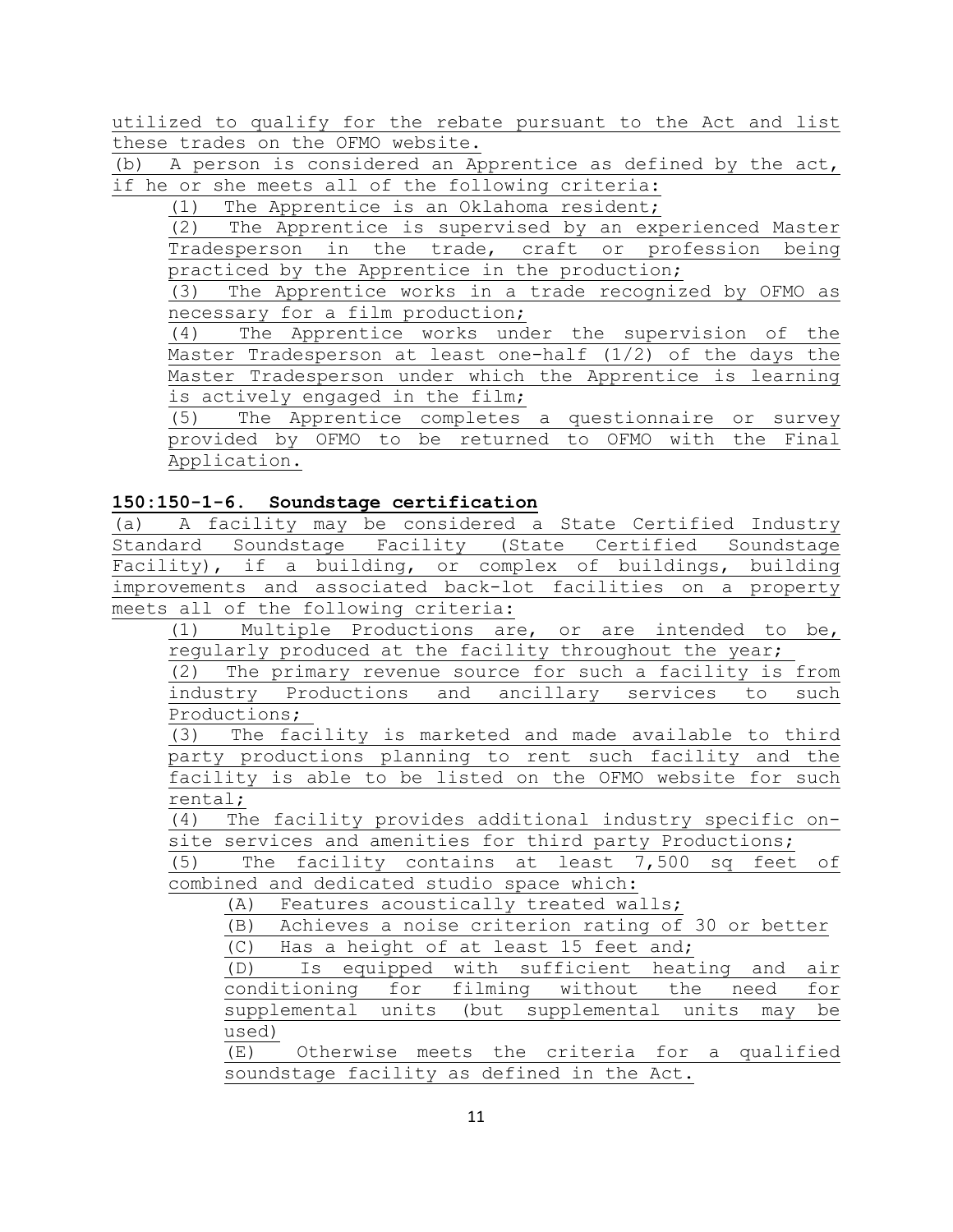(b) OFMO may compile and maintain a list of State Certified Soundstage Facilities located within the State of Oklahoma and may make this list available either through request or by publishing a regularly updated list on the OFMO website.

(c) A soundstage facility may apply to OFMO and request to be listed as a State Certified Soundstage Facility by contacting OFMO and making application to the Department in a manner and on an application provided by OFMO.

# **150:150-1-7. Incentive amounts**

(a) The base incentive amount and all Rebate Enhancement percentages set forth in 68 O.S. §3635 and §3636 are the maximum possible incentive percentage amounts payable under each specific circumstance. The decision as to whether to offer an incentive, and how much of an incentive may be offered is made at the discretion of OFMO.

(b) The actual rebate percentage approved for a project, if any, is determined by the Department in a way that achieves the maximum positive impact for the Oklahoma economy.

(c) In determining the rebate percentage amount to be approved, if any, pursuant to either 68 O.S. §3635 or §3636, the Department may consider the following:

(1) Benefits of the project to the State (including economic impact, industry infrastructure impact, jobs, tourism, branding, image and follow-on work);<br>(2) The amount of rebate payments

The amount of rebate payments conditionally prequalified by the Department for the current fiscal year;

(3) Impact on the ability of the Department to commit funds to additional projects for the current fiscal year;

(4) The amount of incentive believed to be necessary to win the project.

(d) The incentive percentage to be approved for a project may be determined at the time of Conditional Pre-Qualification of the application with the following limitations:

(1) If a project fails to meet the criteria for a particular Rebate Enhancement for which the project was initially pre-qualified to receive, the percentage of that specific incentive enhancement is removed from the total percentage of the incentive offer.

(2) If a project underperforms with regards to any of the Rebate Enhancement categories from what they projected in the initial application, the additional incentive amount offered for that category may be reduced.

(3) If a project uses fewer apprentices than the amount claimed at the time of Conditional Pre-Qualification, the base incentive amount may be reduced.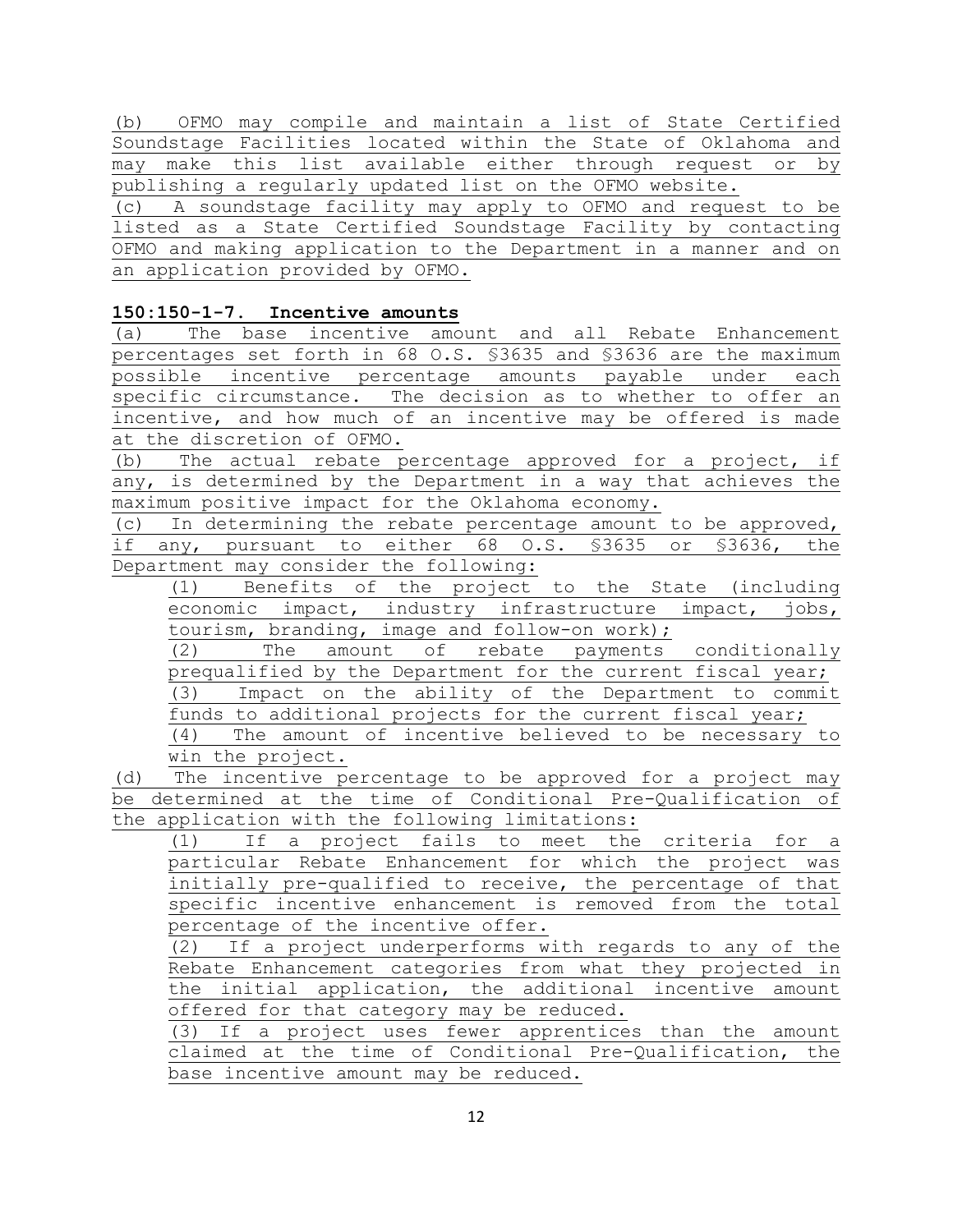(4) If the Rebate Claim amount is fifteen or more percent (15%+)lower than the amount for which the Film was prequalified, one percent (1%) of the Rebate amount for which the Film would otherwise be paid may be reduced due to the reduced economic benefit to the State.

(e) OFMO may utilize a scoring system to provide guidelines as<br>to the amount of incentive offered for a project, if any. OFMO to the amount of incentive offered for a project, if any. may also rank projects to determine which projects should receive priority in receiving an incentive offer. Any list created by OFMO ranking projects is not subject to the Open Records Act.

(f) OFMO may prioritize projects on a project ranking list which meet the following criteria:

(1) Projects which are the second or subsequent film in a Multi-Film Deal.

(2) Projects which are part of a television series filmed in Oklahoma where either the series Television Pilot or a previous Series Season was filmed in Oklahoma.

(3) Post-production activity occurring in Oklahoma on a television series filmed outside of Oklahoma where postproduction activity on either the series Television Pilot or a previous Series Season had occurred in Oklahoma.

## **150:150-1-8. Qualified production expenditures**

(a) A Qualified Production Expenditure, or production cost, includes Oklahoma expenditures or production costs as defined in 68 O.S. §3632 including the following expenditures, whether paid directly or through an Oklahoma based entity, subject to statutory limitations:

(1) Salary Costs for Oklahoma Resident Crew;

(2) Salary Costs for Oklahoma Expatriate Crew;

(3) Payments to the owner(s) of an Oklahoma Loan-Out Company for Oklahoma Resident Crew;<br>(4) Payments to the owner(s) of

Payments to the owner(s) of an Oklahoma Loan-Out Company or salary payments for Crew that is not Oklahoma-Based or who are non-residents, other than above-the-line personnel, subject to the sunset limitations in 68 O.S. §3635(A);

(5) Subject to the twenty-five percent limitation, the sum of:

(A) payments to Oklahoma-Based above the line personnel

(B) payments to Oklahoma Loan-Out Companies for Above-the-line personnel; and

(C) payments to an Oklahoma-Based entity for using the Film's underlying creative work (e.g., screenplay, treatment, or novel).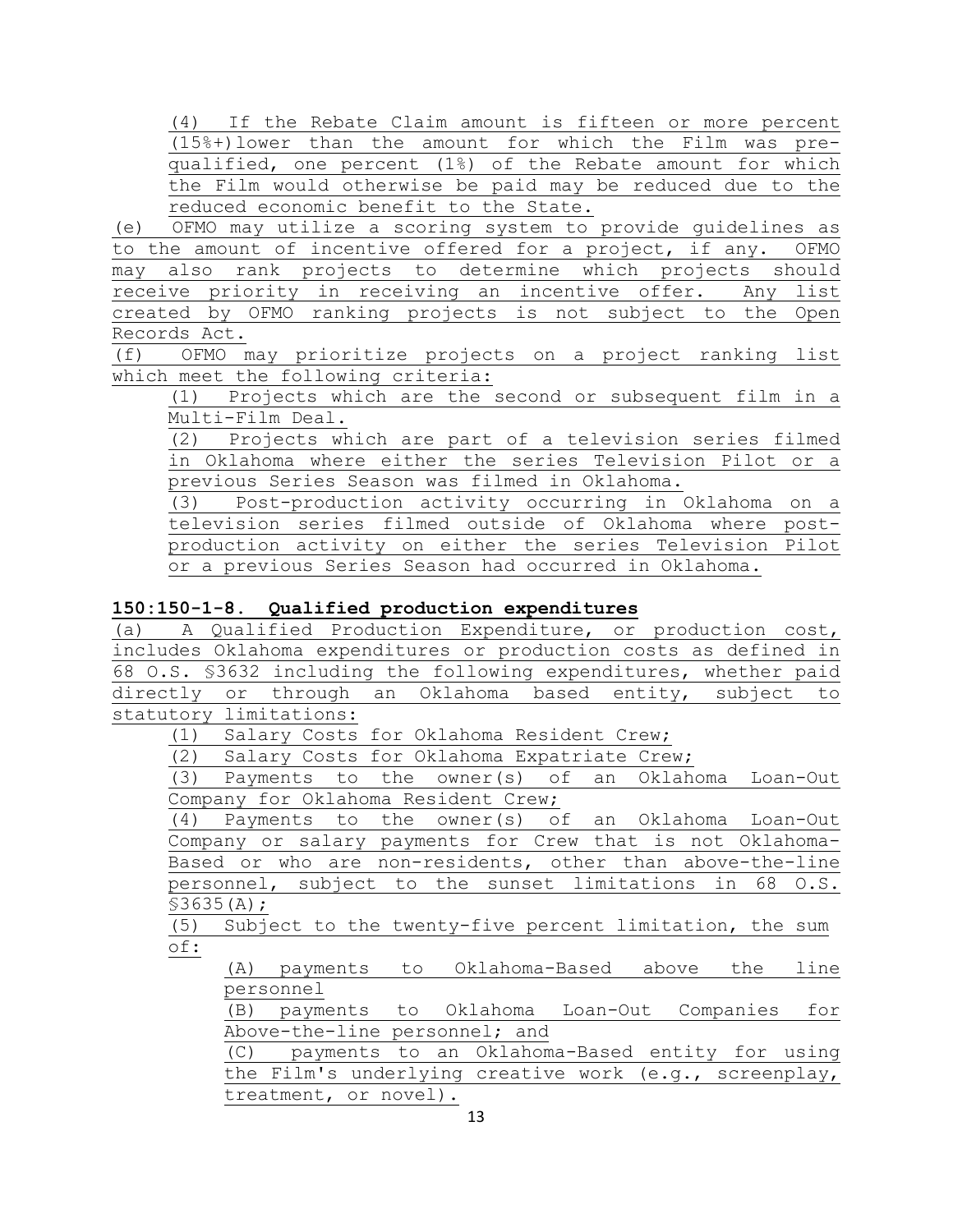(6) Permits and fees paid to an Oklahoma state, county, or municipal governmental or quasi-governmental entity;

(7) Payments to an Oklahoma Vendor for the following:

(A) Studio, stage or set construction and dismantling;

(B) Production scheduling, management, administration and operations;

(C) Casting and security services;

(D) Wardrobe and make-up materials, consumables and services;

(E) Set props and accessories (individual props costing in excess of fifty thousand dollars (\$50,000) may only be included as a QPE if prior approval is granted by the OFMO);

(F) Cameras, film, microphones, tape, digital storage media and other materials and equipment used to record sound and images;

(G) Photography, visual image editing, animation,

Computer graphics and effects, and related visual services;

(H) Sound (other than music) recording, editing, synchronization and related services;

(I) Licensing or use rights for music, or recording of songs or musical score, used in the Film;

(J) Lighting and electrical materials, equipment and services;

(K) Location, building, facility, equipment, prop and wardrobe rental;

(L) Stunts, special effects, pyrotechnics, firefighting, safety, handling/wrangling, security and other specialty services;

(M) Lodging and accommodations (whether paid for directly by the Production Company, paid through a third party who is paid by the production company, or provided as an allowance in the amount of actual costs of housing) for ATL and Crew;

(N) Food, restaurants and catering (whether paid for directly by the Production company or paid through a third party who is paid by the Production Company);

(O) Transportation of ATL, Crew, equipment and supplies (whether paid for directly by the Production company or paid through a third party who is paid by the Production Company);

(P) Travel costs to and from Oklahoma paid to or through an Oklahoma travel agent;

(Q) Completion bonds and insurance where either the guarantor or the is an Oklahoma Vendor);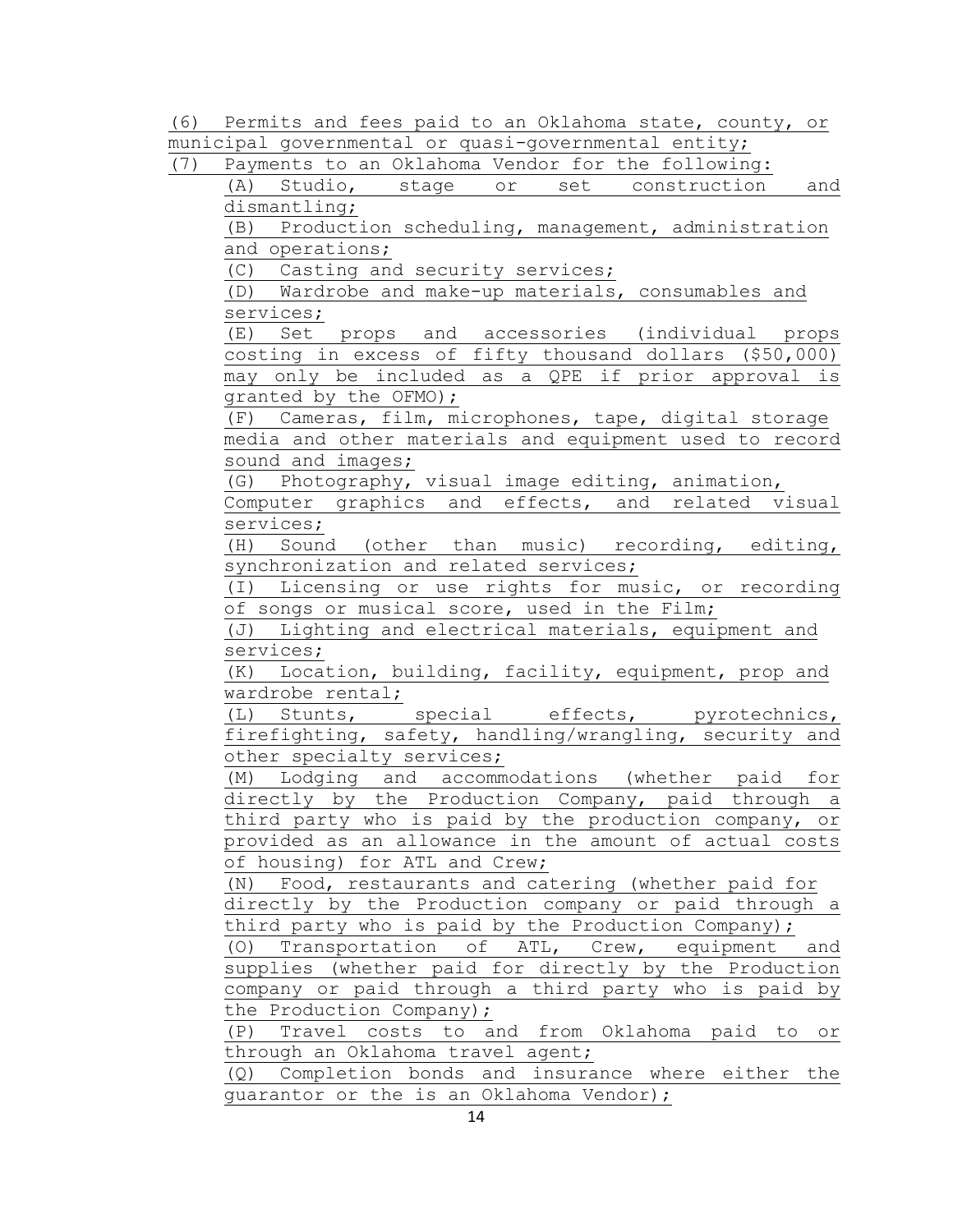(R) Shipping and postage for packages originating or terminating within Oklahoma;

(S) Fees, interest and financing charges paid to Oklahoma-Based Vendors and Oklahoma Based financial institutions and companies;

(T) Other materials, supplies and contracted services approved in advance by OFMO;

(U) CPA Report.

Payments to an Oklahoma Vendor for the following valid Scouting Expenses of the Production:

(A) Location scouting, planning and packaging services;

(B) Travel costs to and from Oklahoma paid to a travel agent;

(C) Lodging and accommodations within Oklahoma;

(D) Transportation within Oklahoma;

(E) Meals purchased within Oklahoma.

(9) Reimbursements made to individuals for goods and services provided by an Oklahoma Vendor that would have been QPE if paid directly by the Production, provided the individual provides a receipt for such goods and services; (10) Reimbursements made for automobile mileage and toll

fees paid to crew for travel beginning from a location in Oklahoma and ending at another location in Oklahoma as long as:

(A) mileage payments are limited to the current Internal Revenue Service (IRS) standard mileage rates and

(B) payment of mileage is compliant with IRS rules for claiming mileage.

(11) Box rental fees paid to an Oklahoma resident crew member or an Oklahoma Expatriate crew member for the crew member using his or her own equipment or resources on a Film;

### **150:150-1-9. Oklahoma expatriate crew program**

(a) OFMO may maintain a roster of Oklahoma Expatriate Crew and make such roster available to a Production Company upon request. (b) The Expatriate roster may consist of Oklahoma Expatriates who are:

(1) Registered as an Oklahoma Expatriate with OFMO and; (2) Have completed a Declaration of Expatriate Status

satisfactory to OFMO.